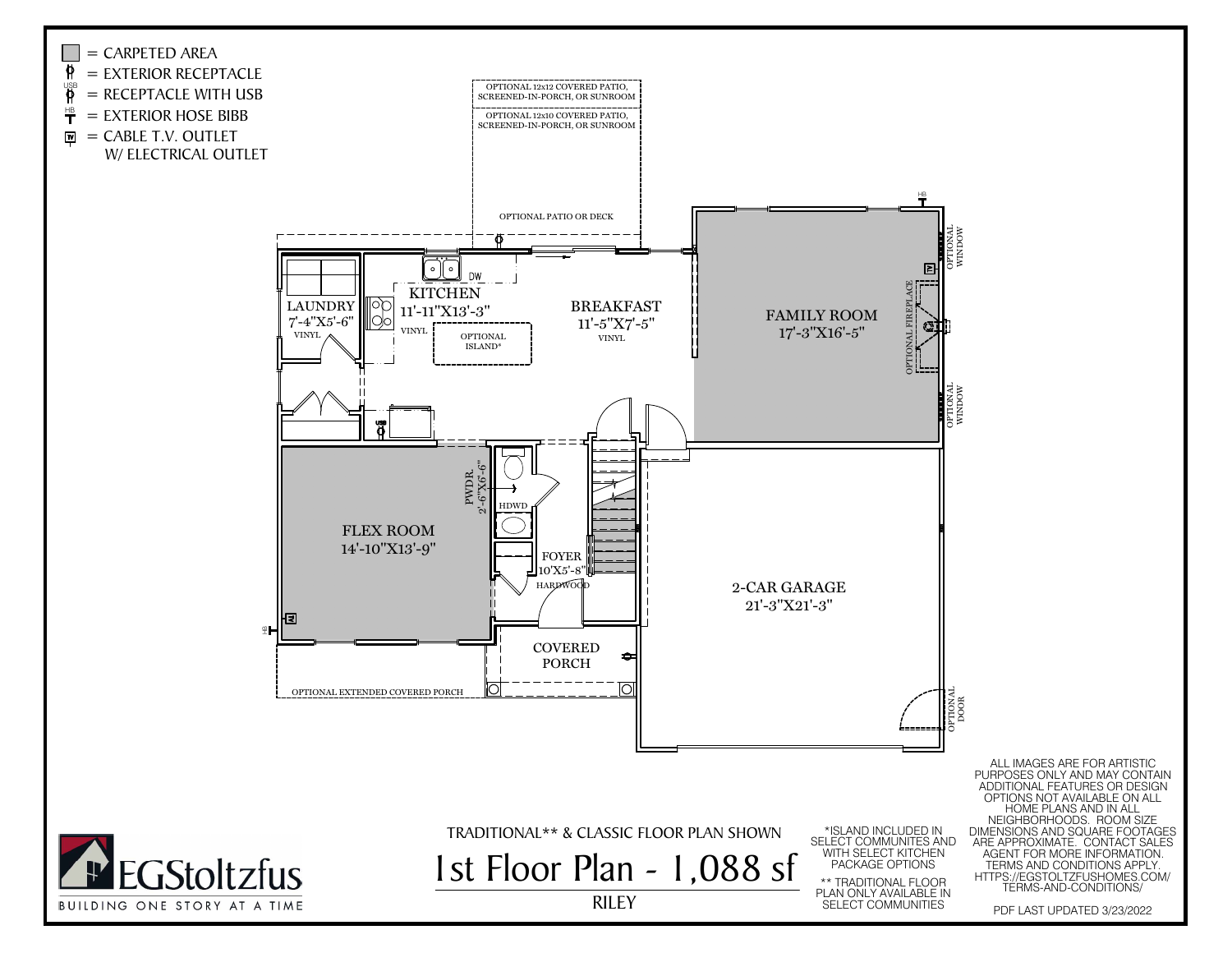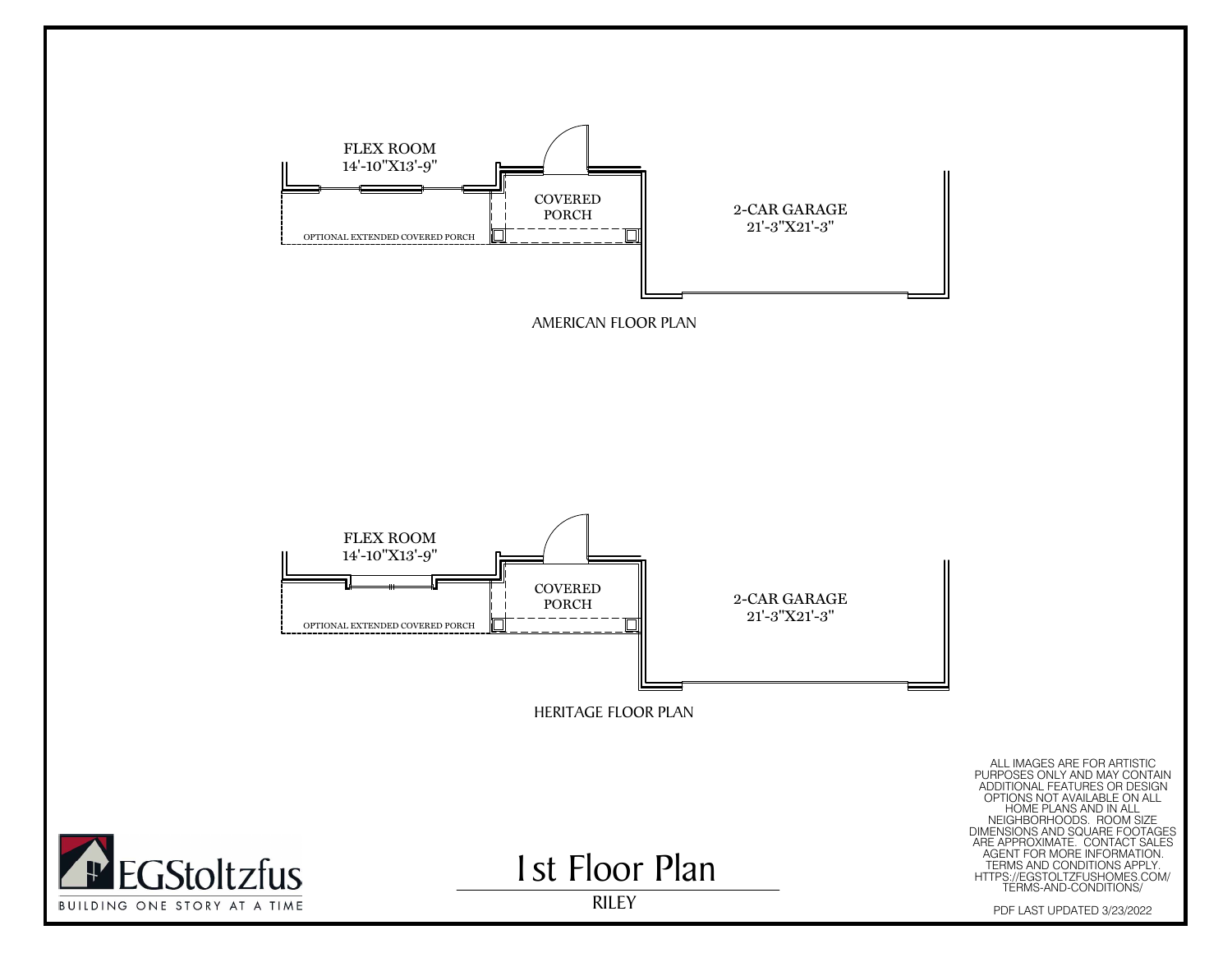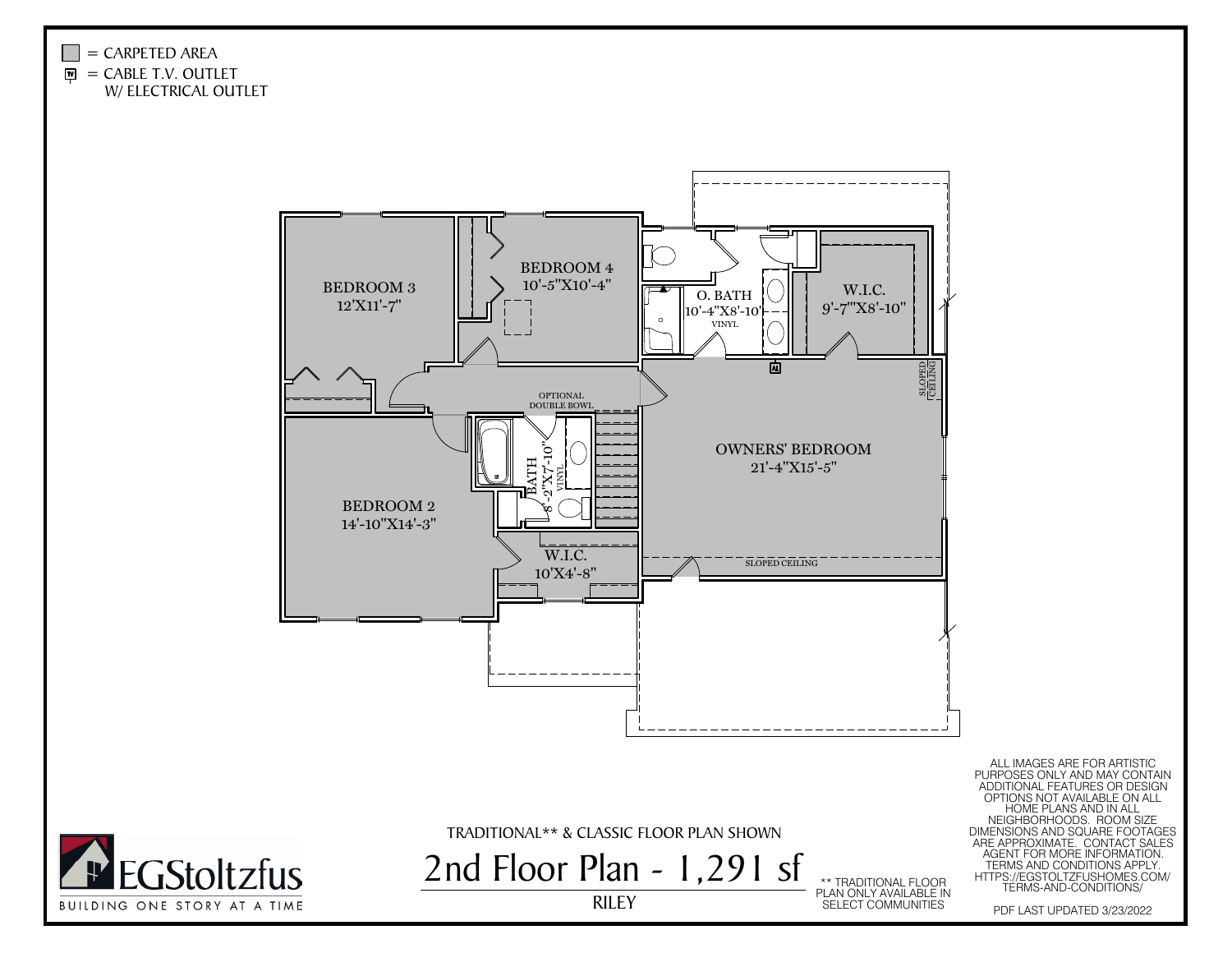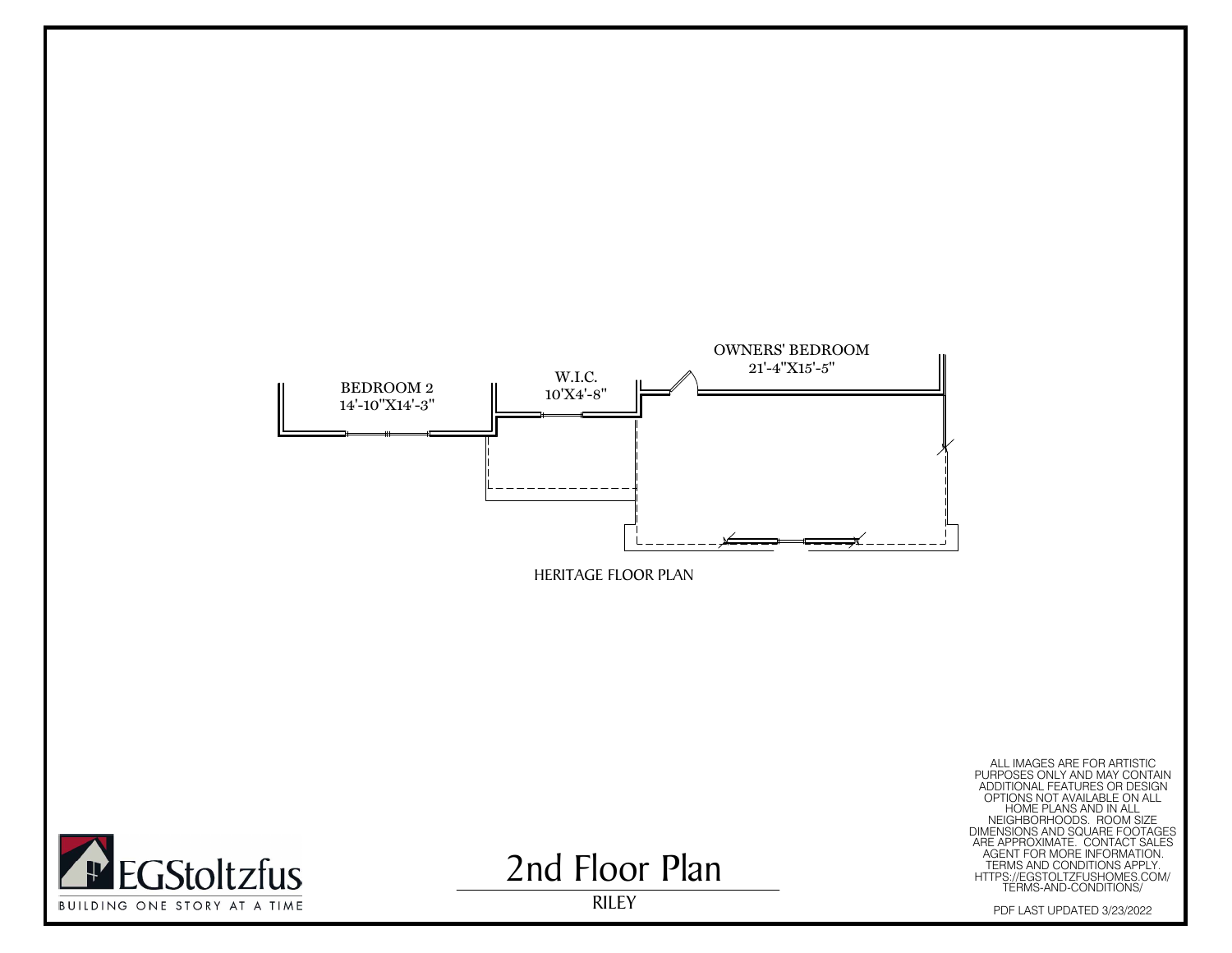





ALL MAGES ARE FOR ARTISTIC<br>
MAGES ONLY AND MAY CONTAIN<br>
ADDITIONAL FEATURES OR DESIGN<br>
MEIGHBORHOODS. ROOM SIZE<br>
MEIGHBORHOODS. ROOM SIZE<br>
MEIGHBORHOODS. ROOM SIZE<br>
MEIGHBORHOODS. ROOM SIZE<br>
ARE APPROXIMATE. CONTACT SALES<br>



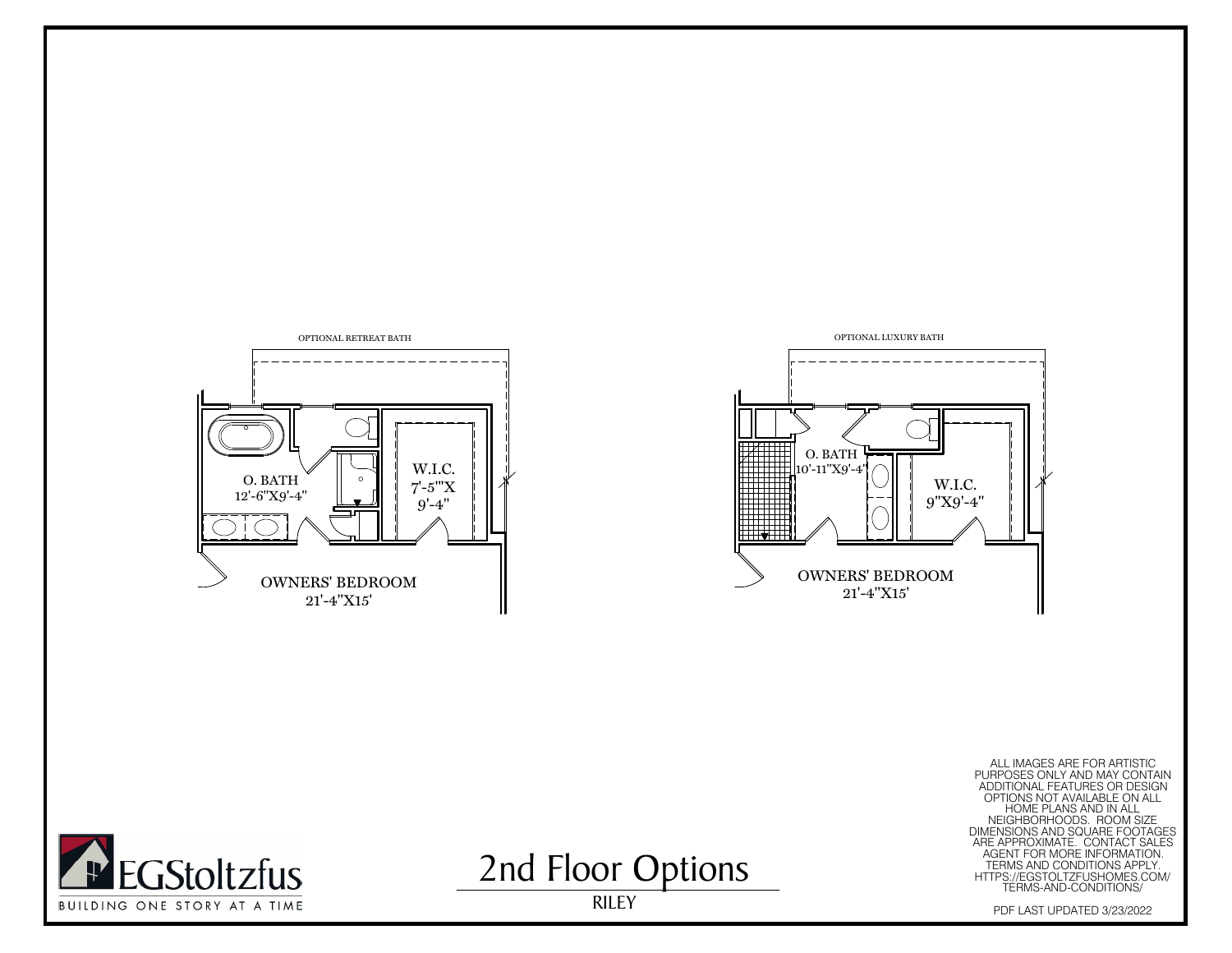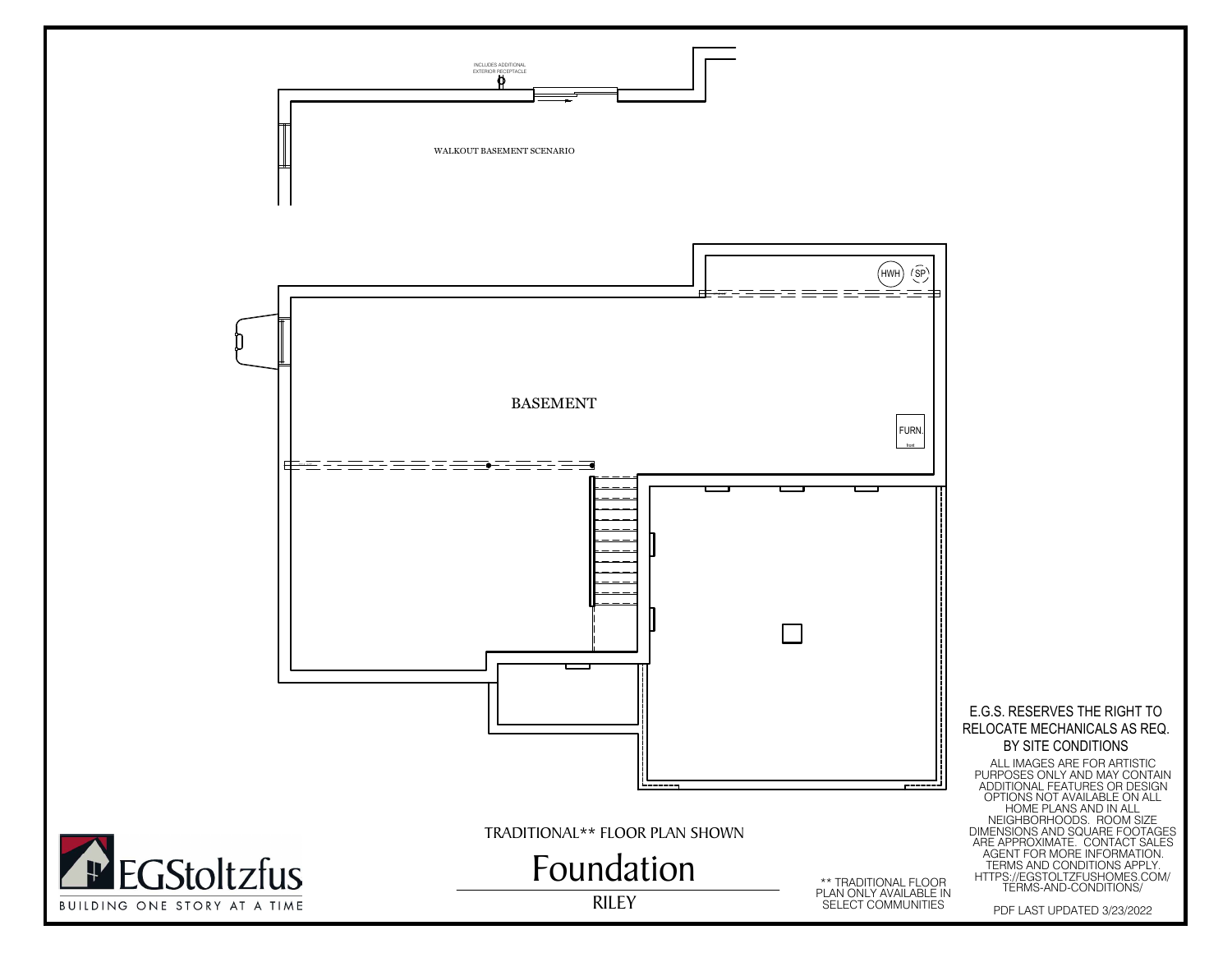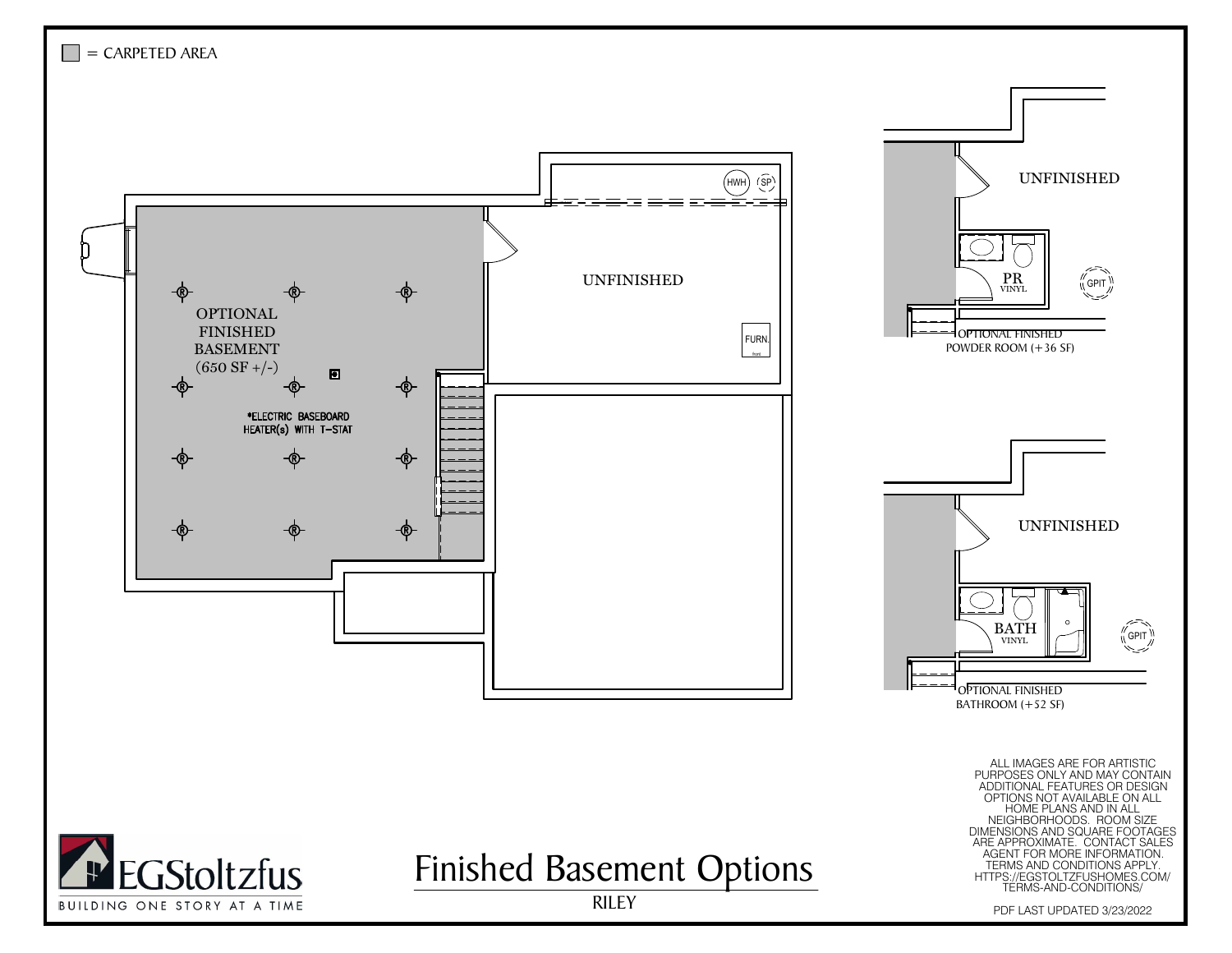







**THE** 

Elevations